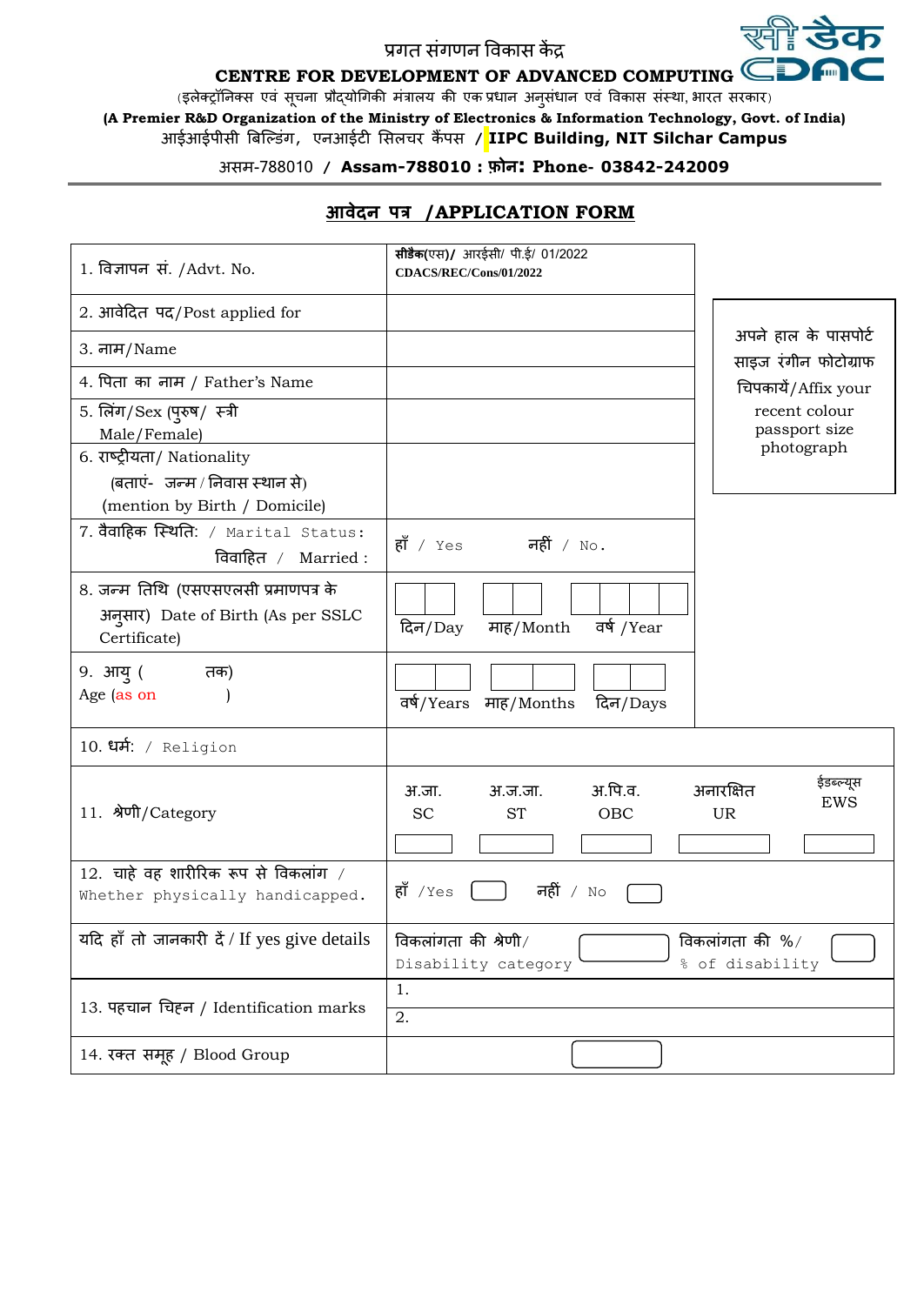| 15. फोन नंबर और ईमेल पते के साथ वर्तमान<br>डाक पता (संचार के लिए) /<br>Present Postal Address with Phone<br>Number & e- mail address<br>(for communication)                                                                          |                                    | State:<br>फोन/<br>Phone: |              | ई.मेल/<br>e-mail                            | Pin:                      |                                                         |
|--------------------------------------------------------------------------------------------------------------------------------------------------------------------------------------------------------------------------------------|------------------------------------|--------------------------|--------------|---------------------------------------------|---------------------------|---------------------------------------------------------|
| 16. स्थायी पता / Permanent Address                                                                                                                                                                                                   |                                    | State:                   |              | Pin:                                        |                           |                                                         |
|                                                                                                                                                                                                                                      |                                    | फोन/<br>Phone:           |              | ई.मेल/<br>e-mail                            |                           |                                                         |
| 17. जिसे आपात स्थिति के मामले में संपर्क<br>करने के लिए।Whom to contact in case of<br>Emergency.                                                                                                                                     |                                    | फोन/<br>Phone:           |              | ई.मेल/<br>e-mail                            |                           |                                                         |
| 18. एसएसएलसी /दसवीं के बाद से शुरू मान्यता प्राप्त शैक्षिक/ व्यावसायिक योग्यता (दस्तावेजी प्रमाण संलग्न करें)<br>Recognized Educational/Professional Qualification commencing from SSLC / Xth onwards<br>(Enclose documentary proof) |                                    |                          |              |                                             |                           |                                                         |
| परीक्षा /उपाधि<br>Examination/Degree                                                                                                                                                                                                 | बोर्ड /विश्वविदयालय<br>Board/Univ. |                          | विषय/Subject | उत्तीर्ण होने<br>का वर्ष Year<br>of passing | वर्ग/डिवीजन<br>Class/Div. | अंकों का % या<br>जीपीए/<br>$Marks$ (%) or<br><b>GPA</b> |
|                                                                                                                                                                                                                                      |                                    |                          |              |                                             |                           |                                                         |
|                                                                                                                                                                                                                                      |                                    |                          |              |                                             |                           |                                                         |
|                                                                                                                                                                                                                                      |                                    |                          |              |                                             |                           |                                                         |
|                                                                                                                                                                                                                                      |                                    |                          |              |                                             |                           |                                                         |
|                                                                                                                                                                                                                                      |                                    |                          |              |                                             |                           |                                                         |

19. कार्य अनुभव (यदि हो तो) का विवरण: Details of work experience relevant to post (if any): अवधि/Period | संगठन का नाम व स्थान Name of Organization & Place पदनाम व धारित पद Designation/Post held आिररत कुल िेतन**/** Gross Pay drawn (in Rs.) कार्य विवरण **Job Description relevant to post से applied** /From **तक**/To

-:2:-